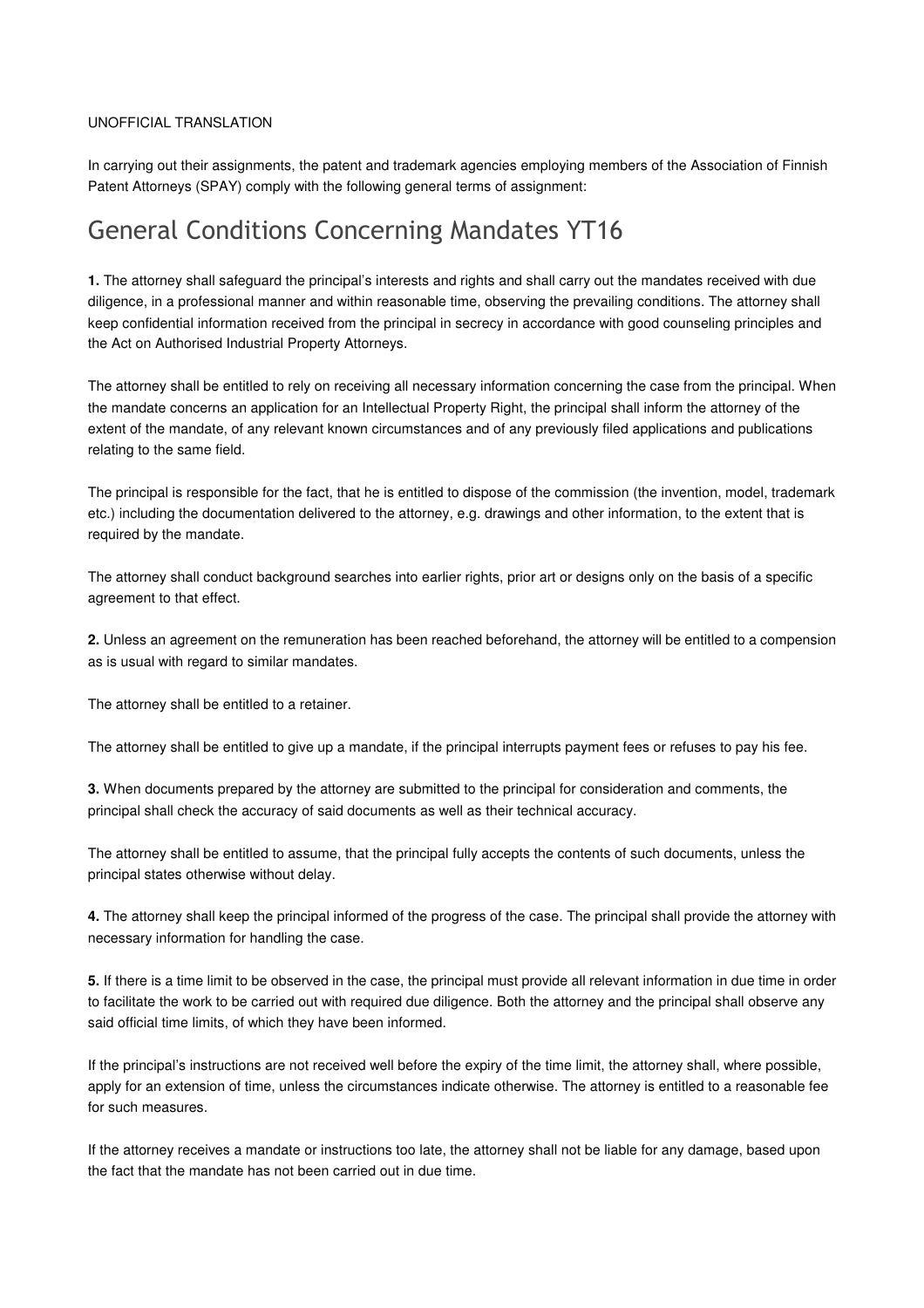**6.** As far as the mandate covers measures to be taken outside Finland, the attorney shall be entitled to agree with a third party/local attorney that such measures be taken on behalf of the principal. Such third party/local counsel shall be appointed with due diligence. The attorney shall not be liable for any wrongdoings or omissions by such third party/local counsel, but is obliged to inform the principal of any circumstances that the attorney has become aware of and which can be of importance for the principal.

**7.** Should the principal wish to claim, that work carried out by the attorney is incorrect or has led to any damages, the principal shall inform the attorney accordingly within thirty (30) days after the principal has or should have become aware of the error (complaint). Such complaint must, however, be made within one year after the work covered by such complaint was completed.

An attorney, who by negligence causes the principal economic damages, shall compensate any such damages with a maximum amount of two hundred fifty thousand (250 000) euros. The attorney's liability shall be limited to confirmed direct damages only. The attorney shall not be liable for possible indirect damages.

Where it is not possible to determine the extent of such damages, the attorney's liability shall be limited to the amount paid by the principal to the attorney in the matter which the damages concern, however, to a maximum of two hundred fifty thousand (250 000) euros.

The attorney shall have a current liability insurance coverage amounting to two hundred fifty thousand (250 000) euros.

**8.** The attorney shall have the right to resign from the mandate when he is obliged or entitled to do so according to the guidelines of the Board of Industrial Property Attorneys concerning good professional practice.

The attorney shall also have the right to resign from the mandate if the mandate has been essentially altered or extended in respect of its contents.

The attorney shall have the express right to resign from the mandate if the principal does not fulfil his obligations or if the principal requires the attorney to act against good professional ethics.

After resigning from the mandate the attorney is under no obligation to forward any communications that he may still receive in the matter, to review such communications or to respond to them. The said rules apply if the principal has issued instructions to the effect, that the mandate should be abandoned or removed from theattorney's records.

**9.** The attorney's obligation to carry out measures after the property right concerned has been granted is limited to the forwarding of communications received, related to said right. The attorney shall be entitled to compensation for any services and expenses involved.

**10.** The principal is expected to observe any communications concerning time limits for the maintaining or renewing any property right. Should the principal wish a granted property right to be maintained, he is expected to provide the attorney with necessary instructions for the maintaining of said right well before the expiry of such a time limit, even though the principal has not received a reminder in respect of the maintenance or a renewal.

The principal's instructions for the maintaining or the abandoning of a right shall be complete and clear.

Should the instructions for a mandate or any requested payment not reach the attorney in time, the attorney shall be entitled to conclude that the principal has chosen to withdraw the mandate.

**11.** All communications shall be sent to the address as most recently stated by the principal. The principal shall inform the attorney of any change of his address. Should the attorney be unable to reach the principal because of not having